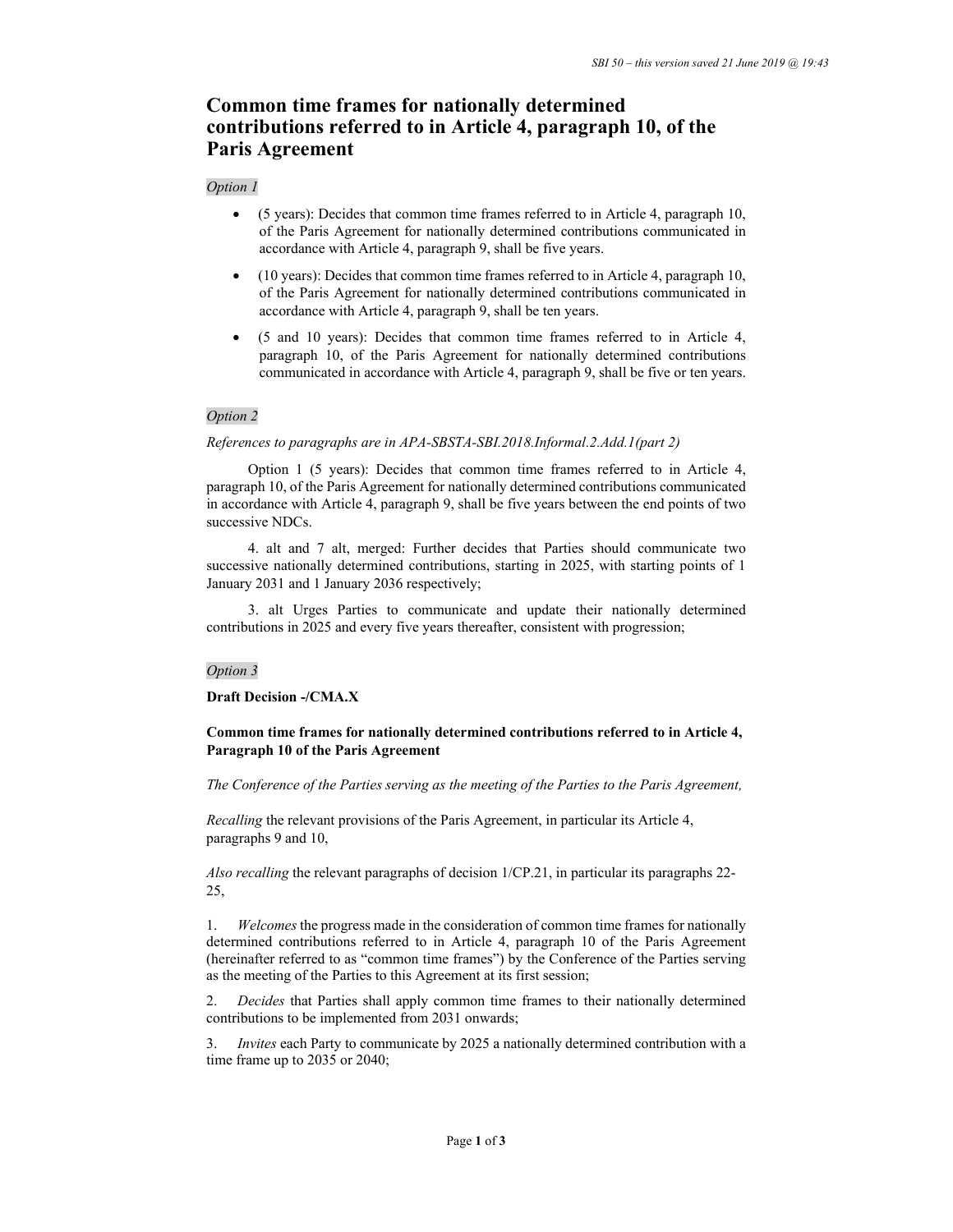## 4. *Requests*:

(a) those Parties whose nationally determined contributions contain a time frame up to 2035 to communicate by 2030 their respective new nationally determined contributions with a time frame up to 2040; and

(b) those Parties whose nationally determined contributions contain a time frame up to 2040 to communicate or update by 2030 these nationally determined contributions;

5. *Requests* the Subsidiary Body for Implementation at its [X] session, to consider common time frames for nationally determined contributions to be implemented from 2041 onwards, with a view to making a recommendation for consideration by the Conference of the Parties serving as the meeting of the Parties to the Paris Agreement at its [Y] session (*month year*);

#### *Option 4*

**Draft Decision -/CMA.X** 

### **Common time frames for nationally determined contributions referred to in Article 4, Paragraph 10 of the Paris Agreement**

*The Conference of the Parties serving as the meeting of the Parties to the Paris Agreement,* 

*Recalling* the relevant provisions of the Paris Agreement, in particular its Article 4, paragraphs 9 and 10,

*Also recalling* the relevant paragraphs of decision 1/CP.21, in particular its paragraphs 22- 25,

*Decides* that common time frames referred to in Article 4, paragraph 10, of the Paris Agreement for nationally determined contributions communicated in accordance with Article 4, paragraph 9, shall be [5][10][5 and 10] years.

*Further decides* that Parties whose nationally determined contributions contain a 10-year time frame shall include an indicative waypoint at the 5-year mark;

*Further decides* that Parties shall apply common time frames to their nationally determined contributions to be implemented from 2031 onwards;

Requests the Subsidiary Body for Implementation at its [50th][51st] session, to continue its consideration of the common time frames for nationally determined contributions with a view to making a recommendation for consideration by the Conference of the Parties serving as the meeting of the Parties to the Paris Agreement at its [3rd][4th] session (month year);

### *Option 5*

(5 plus 5 years): Decides that common time frames referred to in Article 4, paragraph 10, of the Paris agreement for nationally determined contributions communicated in accordance with Article 4, paragraph 9, shall be five plus five years. Parties shall communicate an NDC for an initial five year period, plus an additional NDC for the subsequent five year period.